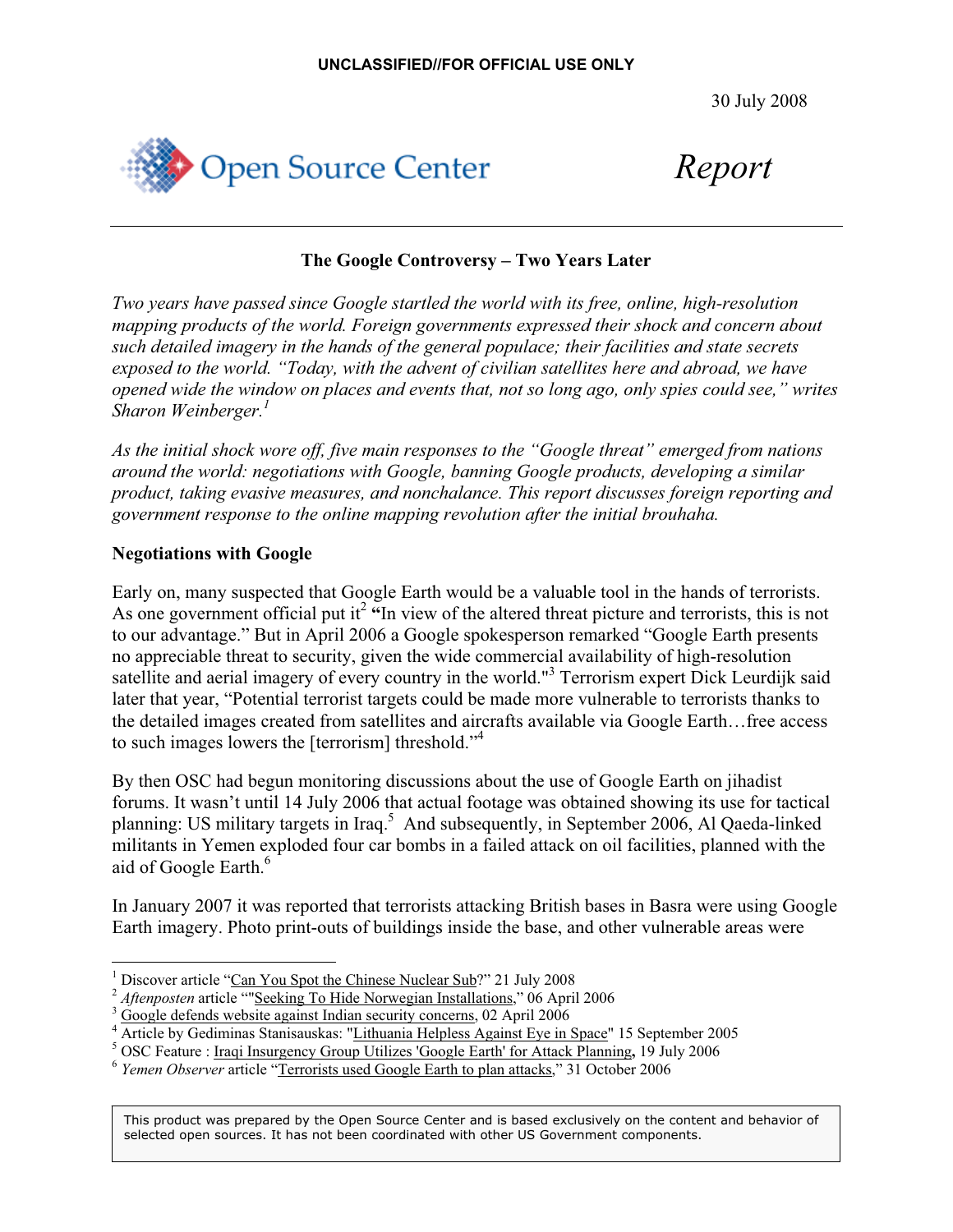#### **UNCLASSIFIED//FOR OFFICIAL USE ONLY**

among documents seized from the insurgents. Written on the back of one set of photographs taken of the Shatt al Arab Hotel, headquarters for the 1,000 men of the Staffordshire Regiment battle group, officers found the camp's precise longitude and latitude. *The Daily Telegraph* reported that Google then took the rare step of replacing the images of military positions there with others taken before the war. Google announced only that it had opened channels of communication with the military in Iraq but would not go into details of those conversations.<sup>7</sup>

After the Basra incident, Google Earth seemingly became more open to dealing directly with foreign governments to assuage their security concerns. It agreed to blot out British bases in Iraq and other sensitive UK installations such as the eavesdropping base at Cheltenham and the Trident nuclear submarine pens in Faslane, Scotland.<sup>8</sup>

In 2007, the Chinese government created an online geographical information security management and coordination group to regularly browse online map sites, including Google Earth. When problems are discovered, they are raised either with Google's China headquarters or through diplomatic channels. "Google has been very cooperative in the course of communications," a Chinese spokesman stated.<sup>9</sup>

Joanne Irene Gabrynowicz, director of the National Center for Remote Sensing, Air and Space Law at the University of Mississippi, in response to the Google Earth controversy stated "I believe you should start with a presumption of openness. That is, all things being equal, you presume data and images should be available. Then you go from there on a case by case basis."

*IT Security* online recently published a list of "51 Things You Aren't Allowed to See on Google Maps<sup>" 10</sup> that summarizes those areas on earth for which the Google imagery has been deliberately altered.

## **Banning Google Products**

In August 2006, Bahrain's Ministry of Information instructed all ISPs to block access to Google Earth servers. The ban lasted three days and may have been ordered to prevent exposure of elaborate residences and land holdings of the country's rich. Activists retaliated by circulating a .pdf file containing annotated Google Earth screenshots highlighting the inequity of wealth distribution in the country.

In 2008, China began a systematic crackdown on illegal mapping sites. Min Yiren, Deputy Director of the State Bureau of Surveying and Mapping (SBSM), said there were nearly 10,000 online map websites in China, most of them showing unapproved maps. Those websites will be

<sup>&</sup>lt;sup>7</sup> The Daily Telegraph article "Terrorists 'Use Google Maps To Hit UK Troops," 13 January 2007<br>
<sup>8</sup> The Daily Telegraph article ""Google Blots out Iraq Bases on Internet," 20 January 2007<br>
<sup>9</sup> Zhongguo Tongxun She article

<sup>&</sup>lt;sup>10</sup> IT Security article "Blurred Out: 51 Things You Aren't Allowed to See on Google Maps," 15 July 2008

This product was prepared by the Open Source Center and is based exclusively on the content and behavior of selected open sources. It has not been coordinated with other US Government components.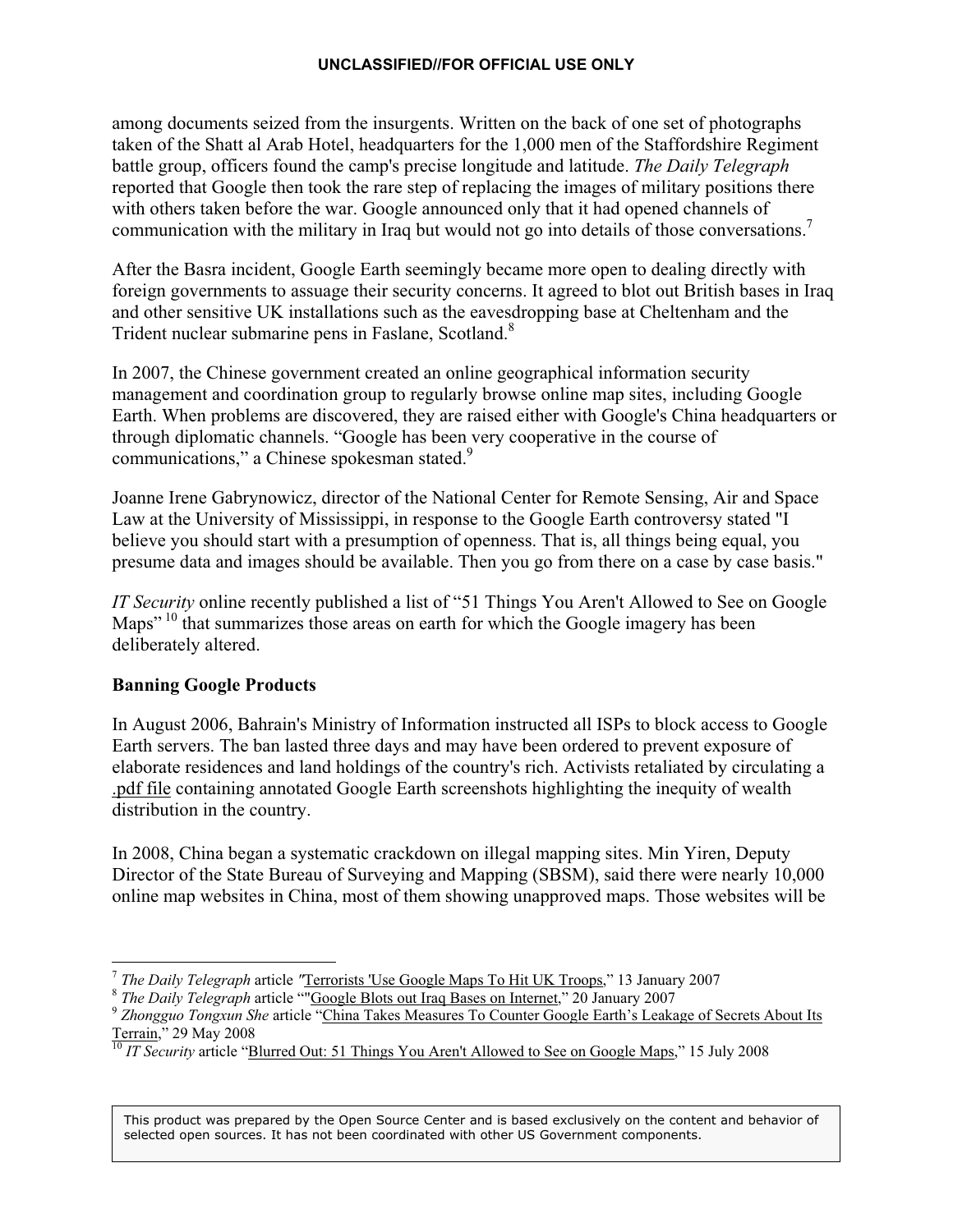removed. He also said that foreign companies and individuals engaged in publishing online maps will be stopped. $^{11}$ 

A Google Earth ban in Sudan is reportedly due to U.S. export restrictions and economicsanctions regulations.<sup>12</sup> Knowledge of the restrictions spread after Google Earth added a data layer on the humanitarian crisis in the Darfur region.

# **Developing a Similar Product**

Several countries have opted to create their own version of Google Earth. Digital Thailand, first announced early in  $2006$ ,  $^{13}$  was developed using NASA's Whirlwind engine. In may 2008, the Indian Space Research Organization (ISRO) announced plans to provide imagery of earth in a variety of spectral bands and a resolution better than one meter in its own mapping service beginning late in 2008.<sup>14</sup> "Our images will be on our website six months from now," ISRO Chairman G Madhavan Nair told reporters. Pointing out that certain locations with high security risks were prohibited by law from being imaged, he added, "We are figuring that out. The remaining places, of course, would be on the net."

Also in May 2008, the state-run news agency reported that China, too, is developing its own version of Google Earth.<sup>15</sup> The article mentions three possible names" China Earth, Google China, or Image China and states that it will make its debut in 2009.

Other countries have embraced the Google technology. A Chinese article<sup>16</sup> noted that "... the major powers … all possess better satellite reconnaissance capabilities and [therefore] have no need for Google Earth's services. However, to countries that do not have any reconnaissance satellites, Google Earth has provided them with a new channel for securing intelligence information, which enables them to more easily find out about certain aspects of large military facilities of other countries, such as their airports and seaports."

# **Taking Evasive Measures**

In an article that appeared in a Chinese military journal<sup>17</sup> in September 2006, Oi Mingming wrote that Google "has broken the monopoly position of traditional line-drawn maps and ushered in a new era of electronic maps [but] has also brought a certain amount of hidden security-related dangers that pose threats to every country and region. In the present era of information sharing on the Internet, when protection by corresponding laws and regulations is lacking, stifling Google Earth is obviously not only out of keeping with the times but is also unnecessary and

This product was prepared by the Open Source Center and is based exclusively on the content and behavior of selected open sources. It has not been coordinated with other US Government components.

<sup>&</sup>lt;sup>11</sup> China Daily article "Crackdown on illegal mapping websites," 27 March 2008<br><sup>12</sup> Softpedia article "Google Earth Banned In Sudan- By the US Authorities," 23 April 2007<br><sup>13</sup> Bangkok Post article "<u>SATELLITE MAPS: Thai r</u> Terrain," 29 May 2008<br><sup>16</sup> Article by Yuan Lin, "<u>Google Earth; Is Traveling Around the World Online Leading to a Divulging of Secrets?"</u>

September 2006

<sup>17</sup> PRC Military Magazine Article Discusses 'Google Earth' Risks, Countermeasures, September 2006